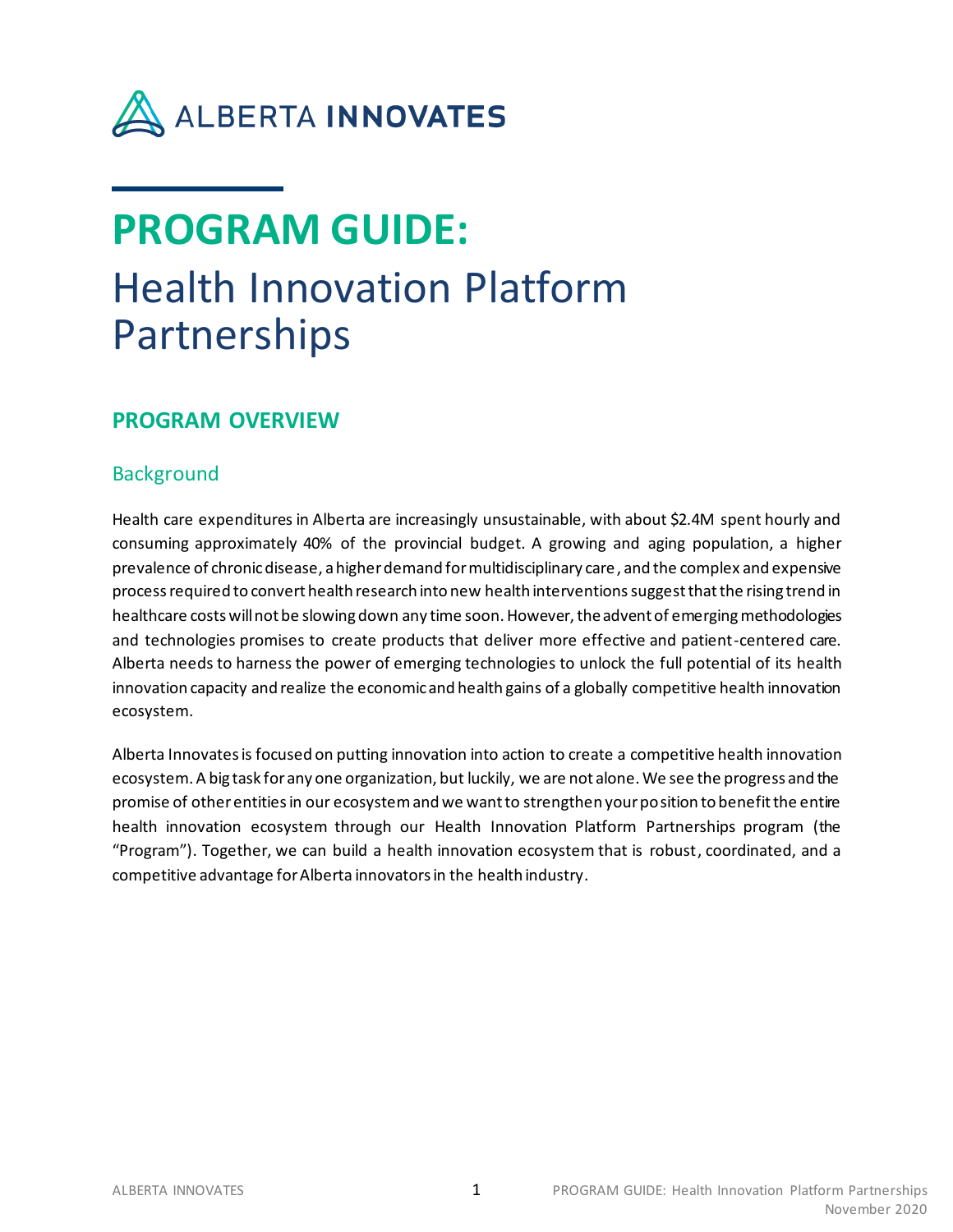## Program Details

Alberta Innovates is seeking to partner with like-minded organizations in Alberta to deliver Platforms (infrastructure, tools, and resources) to accelerate the health innovation client journey for our innovators (see diagram). These Platform Partnerships will help Alberta's innovators overcome the hurdles associated with developing productmarket fit, ensuring business readiness, complying with regulatory requirements, and product development. Platform Partnerships must be of high value to the health innovation ecosystem, readily accessible to Alberta's health innovators, and integrate and elevate existing programs/services that are currently available in the Alberta ecosystem.



#### **Health Innovation Client Journey**

Adapted from the Consortia for Improving Medicine with Innovation & Technology. Click the diagram for a more comprehensive list of activities within each domain.

Alberta Innovates is seeking to contribute up to \$200,000 for 9 months for successful Stage 1 Applicants to develop a proof-of-concept for the Platform Partnership. At 6 months, Applicants will then be required to submit a Stage 2 application to request up to 75% of eligible expenses to support the Partnered Platform for up to three (3) years. No maximum budget has been set per Platform.

| Platforms that enable the<br>commercialization of novel digitally<br>enabled and data informed health<br>innovation.            | <b>Example 1</b><br>Real-world product development, testing, and/or adoption<br>sites where health innovators can advance their technologies.<br><b>Example 2</b><br>Digital health Compliance as a Service (CaaS) that supports |  |  |  |
|---------------------------------------------------------------------------------------------------------------------------------|----------------------------------------------------------------------------------------------------------------------------------------------------------------------------------------------------------------------------------|--|--|--|
|                                                                                                                                 | innovators with understanding and complying with necessary<br>privacy, regulatory and/or security policies and regulations.                                                                                                      |  |  |  |
| Platforms that utilize digitally enabled and                                                                                    | <b>Example 1</b>                                                                                                                                                                                                                 |  |  |  |
| data informed technologies to accelerate                                                                                        | Intelligence to accelerate drug discovery<br>Artificial<br>and                                                                                                                                                                   |  |  |  |
| health innovation.                                                                                                              | development processes for innovators in Alberta.                                                                                                                                                                                 |  |  |  |
|                                                                                                                                 | <b>Example 2</b>                                                                                                                                                                                                                 |  |  |  |
|                                                                                                                                 | In silico advanced computing to help innovators predict and                                                                                                                                                                      |  |  |  |
|                                                                                                                                 | design pre-clinical and clinical trials.                                                                                                                                                                                         |  |  |  |
| *Platforms outside of our priority areas that can demonstrate high value to the health innovation ecosystem will be considered. |                                                                                                                                                                                                                                  |  |  |  |

### **\*Priority Areas:**

#### Important Dates:

| <b>REGISTRATION</b> | STAGE 1 DUE        | STAGE 1 DECISIONS   | <b>STAGE 2 FULL</b><br><b>APPLICATION DUE</b> | <b>FULL APPLICATION</b><br><b>DECISIONS</b> |
|---------------------|--------------------|---------------------|-----------------------------------------------|---------------------------------------------|
| November 30, 2020   | January 15th, 2021 | Early February 2021 | August 31 <sup>st</sup> , 2021                | October 2021                                |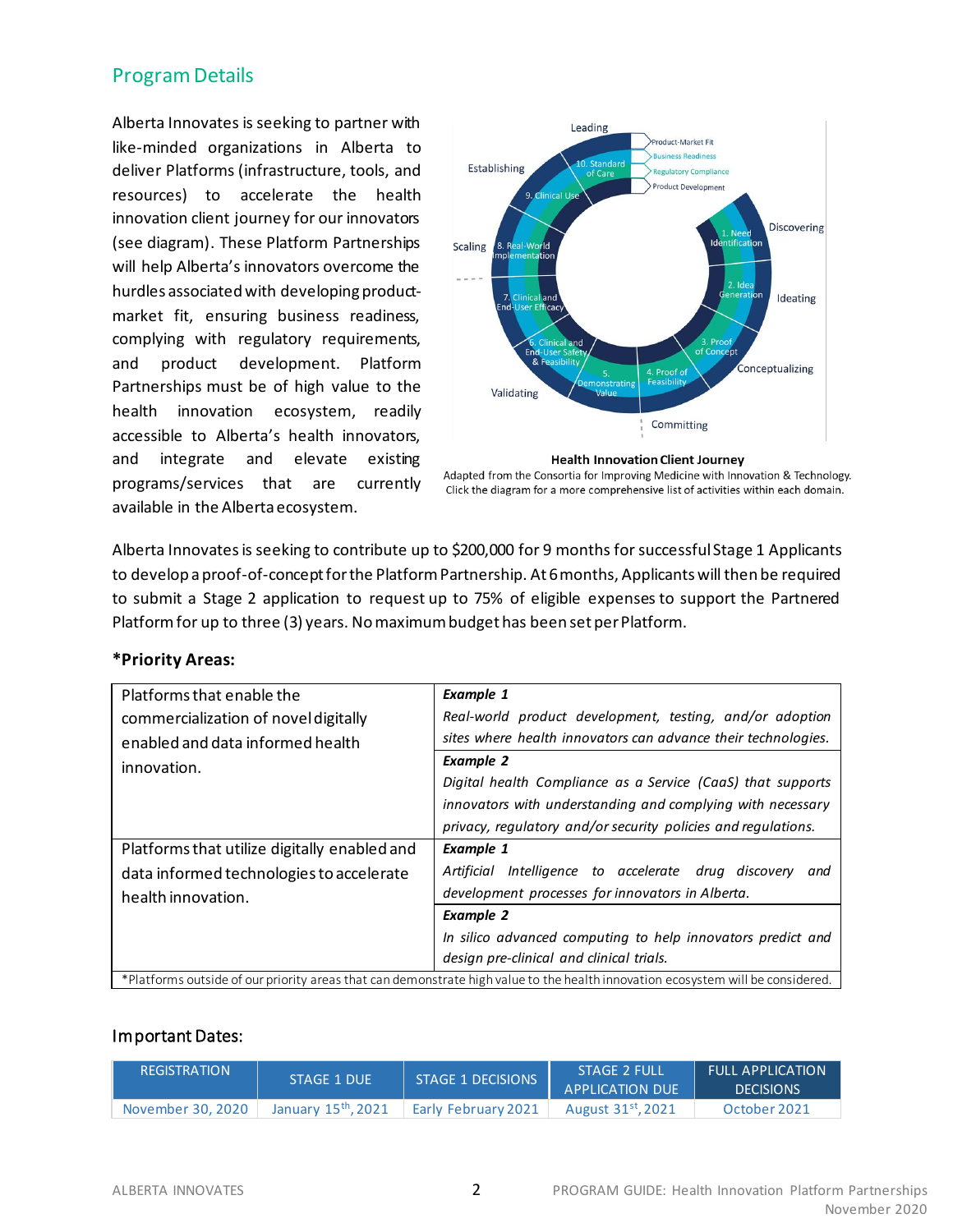*The Health Innovation Platform Partnerships programsupports the creation of accessible and in-demand infrastructure, tools, and resources that will accelerate the journey of health innovators in Alberta.* 

# **HOW THE PROGRAM WORKS**

## **Eligibility**

Each Project funded through the Program must be led by an Applicant.

**(a) Applicant Eligibility Criteria**– To qualify as an Applicant, an entity must be:

- an Alberta-based post-secondary institution; or
- a government entity or health delivery agent or
- a for-profit or not-for-profit organization, that is:
	- o incorporated in Alberta, or
	- $\circ$  incorporated in another jurisdiction and extra-provincially registered in Alberta, or
	- o a General Partnership, Limited Partnership, or Limited Liability Partnership and registered in Alberta; and
	- o have a legal and physical presence in Alberta; and
- be an Alberta-based entity with an Albertan footprint, which is determined by the following: significant physical and corporate operational presence in Alberta, appropriate Alberta ownership, and discernable intent that operational benefits will flow primarily within the province of Alberta; and
- be in good financial standing with Alberta Innovates and its subsidiaries InnoTech Alberta and C-Fer Technologies.

*Please note, Alberta Innovates will perform a corporate search and may also seek bankruptcy and litigation searches.*

## **(c) Project Eligibility Criteria**

To qualify for funding, all Projects must:

- address at least one clearly define[d health innovation client journey](https://albertainnovates.smartsimple.ca/files/646815/f125423/AI_Health_Innovation_-_Intake_Checklist.docx) bottleneck that is inhibiting the growth of our health research and innovation ecosystemin Alberta;
- be able to serve Alberta-based clients by making the proposed Platform readily available and accessible;
- be novelor significantly improved over existing services in the ecosystem;
- include key Project milestones based on measurable goals and deliverables,stepped with critical "go / no-go" decision points; and
- submit to other criteria that Alberta Innovates may develop from time to time.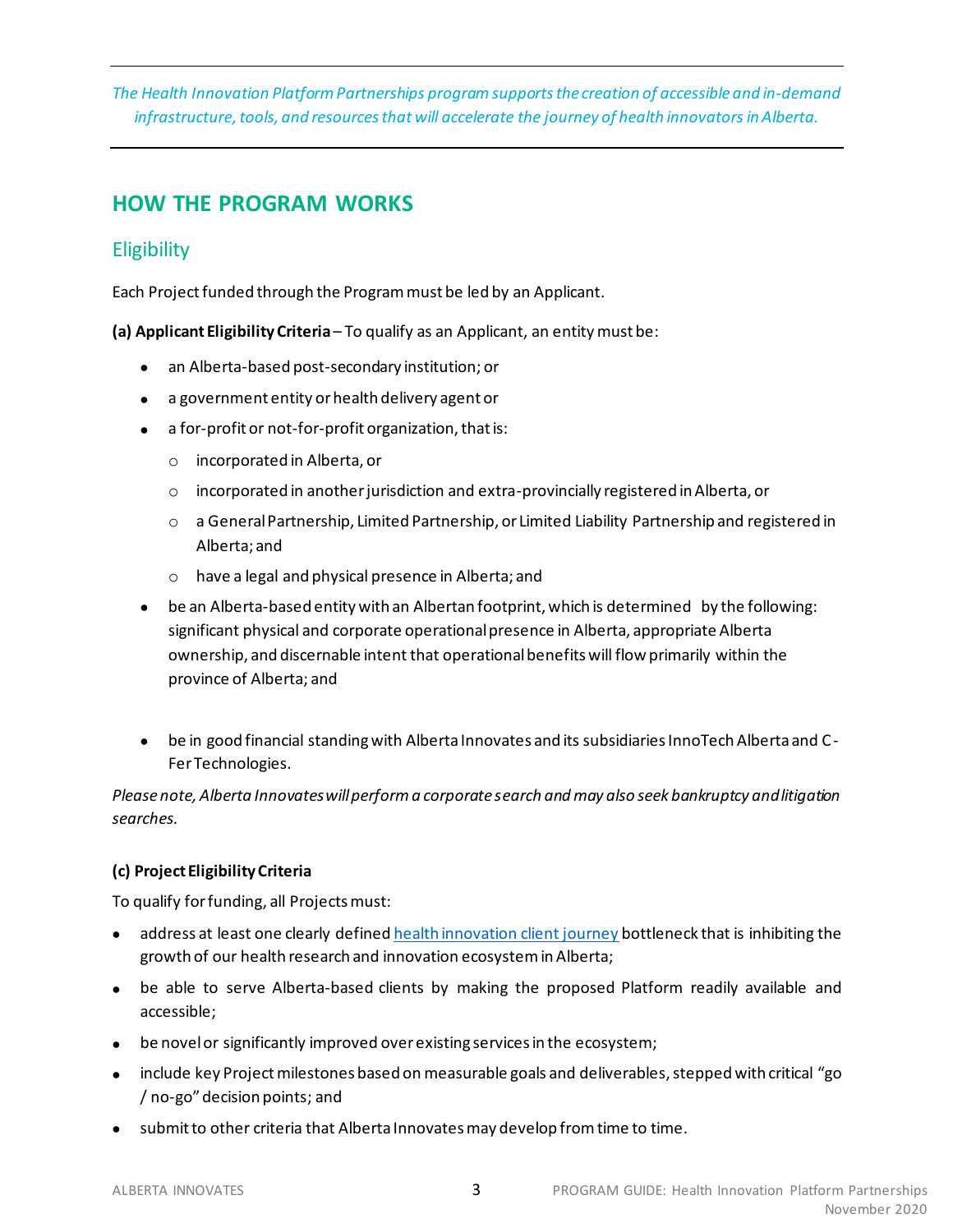## Program Objectives and Performance Measurement

The Health Innovation Platform Partnership program aims to achieve economic and health gains for Alberta. The Program provides an opportunity to partner with Alberta Innovates to create Platformsthat are strategically relevant and will support health innovation in Alberta. Specifically, the Program seeks to:

- (i) Cultivate a high performing and globally competitive health research and innovation ecosystem that contributesto building a diversified economy and enhancing the health of Albertans.
- (ii) Drive the generation of discoveries and developments that will positively impact Albertans health.

*Over the life of a Project, Alberta Innovates employs an active project management philosophy, regularly monitoring performance and supporting the Applicant to reach their objectives. Funding is tied to outcomes and achievement of results. For this reason, Alberta Innovates funds on a milestone completion basis. This means the Applicant is expected to submit a Progress Report before Alberta Innovates advances the next tranche of funds.*

Platforms will undergo a formal evaluation of progress at 6 months, 18 months, 24 months to assess performance and identify/mitigate risks against mutually identified metrics. These evaluations will be used to determine funding releases and to reclassify use-of-funds as necessary.

Once Projects are completed, Alberta Innovates continues to monitor performance for five (5) years to accurately evaluate the economic, social and environmental benefits realized for the province.

All Investment Agreementsoutline performance indicators tracked over the course of the Project and the responsibilities of the Applicant to report on outcomes subsequent to completion of the Project.

Alberta Innovates has a common set of performance metrics it monitors, both at the individual Project level and for the aggregate Program. These metrics are highlighted in the next section.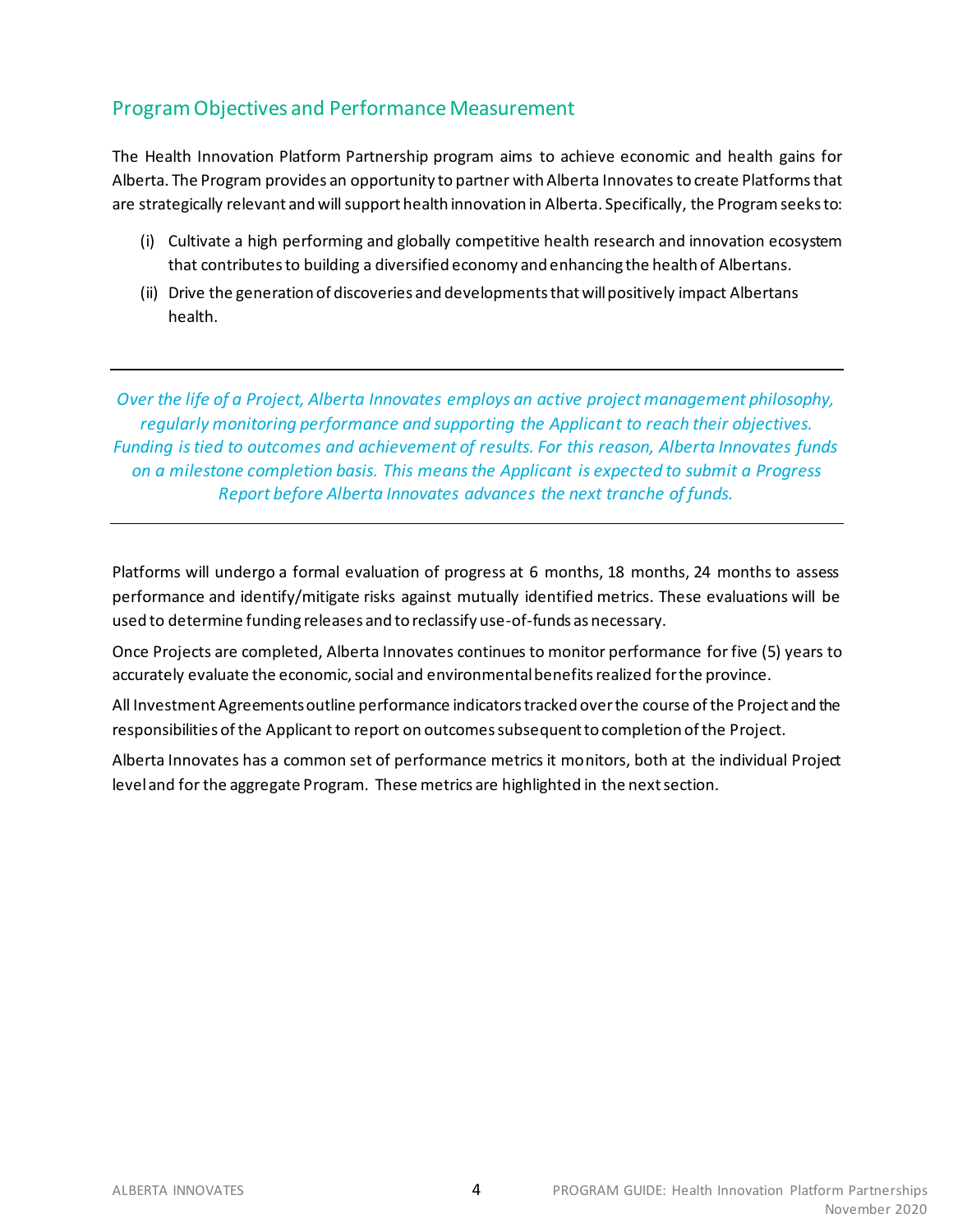## **Objectives and Performance Metrics**

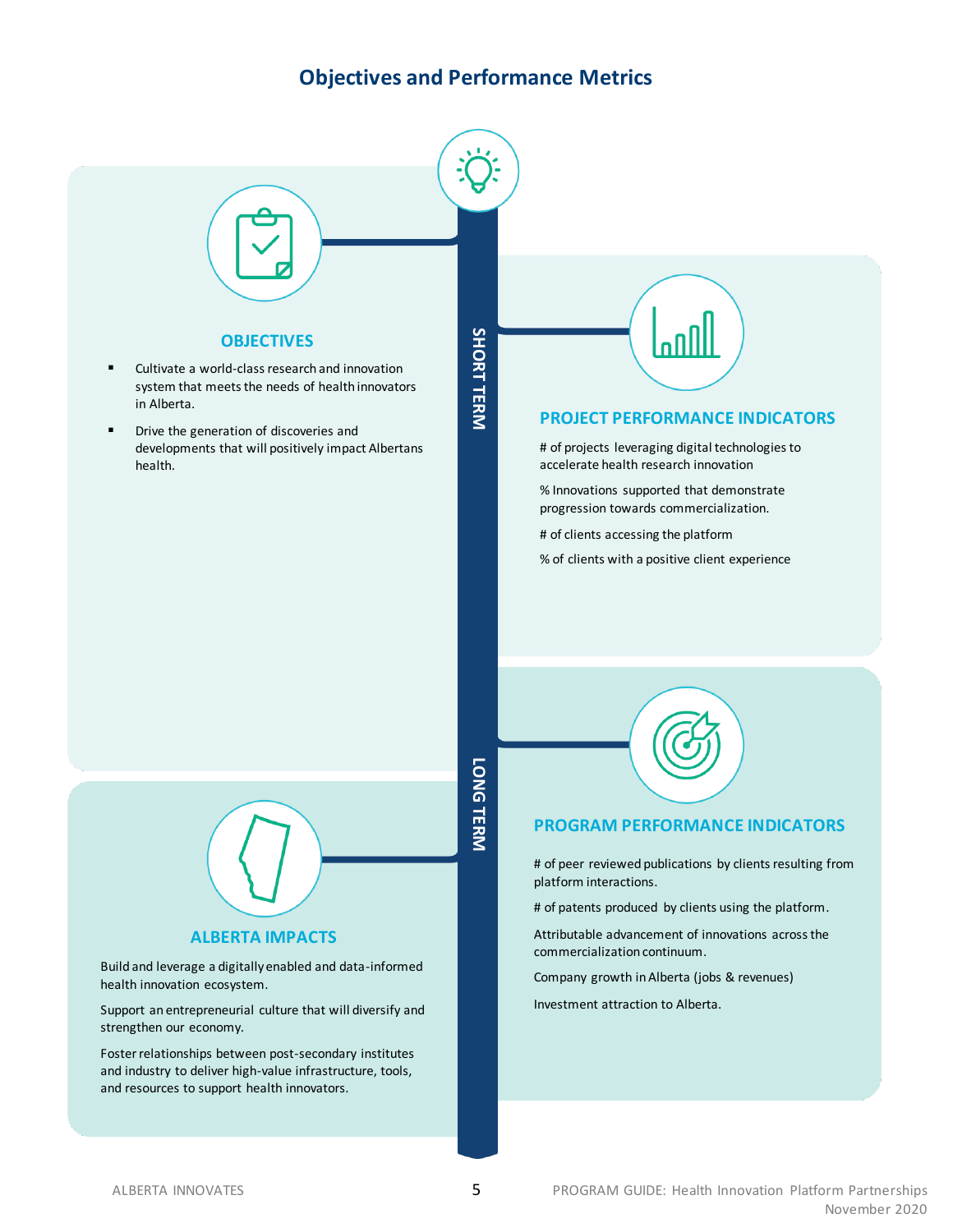## How Funding Works

## **(a) Project Funding**

Successful Applicants at Stage 1 will be eligible for up to \$200,000 of funds to assist in proving out the Platform Partnership and to prepare for Stage 2 Full Application. There is no requirement by the Applicant to match this contribution.

Successful Applicants at Stage 2 will be eligible for up to 75% of the required funds to implement the Platform for up to 36 months. A minimum of 25% of total Project Costs must be provided by the Applicant as cash or in-kind contributions.

All funds are provided to cover Eligible Expenses only. Disbursement of Alberta Innovates' Investmentis determined on a case by case basis depending on the risks and needs of each successful Project, but funds will only be disbursed upon approval of required Progress and Final Reports.

### **(b) Eligible and ineligible expenses**

Alberta Innovates only funds reasonable costs incurred. Any costs incurred prior to the Effective Date in the Investment Agreement, or costs greater than market prices are deemed ineligible. Please refer to our standard form Investment Agreement found on ou[r website](https://albertainnovates.ca/programs/health-innovation-platform-partnerships/) to get an in-depth understanding of eligible and ineligible costs.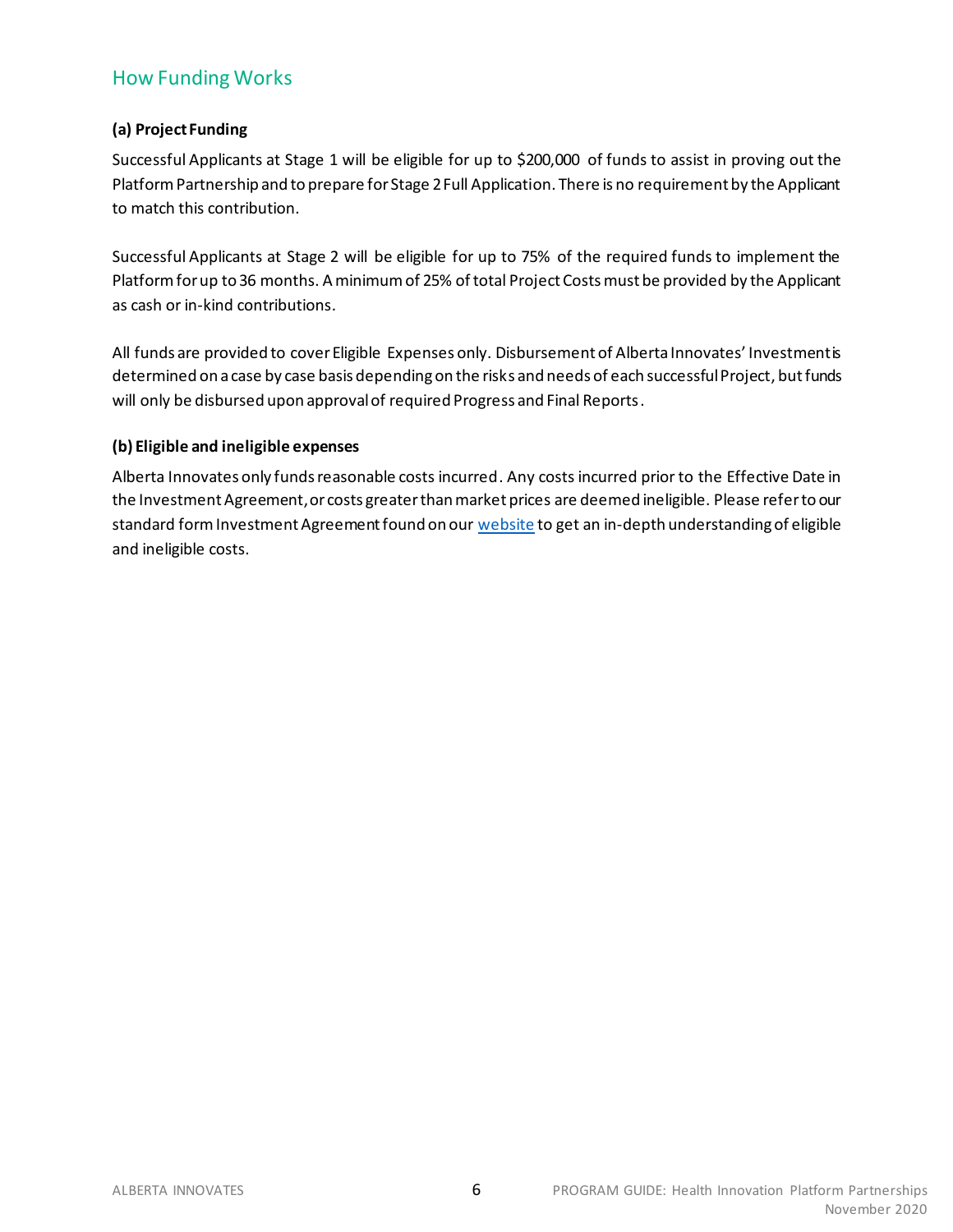### **HOW TO APPLY**



**STEP 1** Registration

**Deadline: November 30, 2020, at 4:00 PM MST**

All interested Applicants **must register their intent to apply**. This information is critical so that Alberta Innovates can manage and allocate resources as needed.

To register, access the Stage 1 application form on the Online [application portal](https://albertainnovates.smartsimple.ca/) and **complete the Non-Confidential Summary** section and simply **save a draft** by November 30th.

Any drafts without a completed Non-confidential summary section by the Registration deadline will be removed and unable to apply.



# **STEP 2** Expression of Interest (Stage 1)

**Deadline: January 15th, 2021, at 4:00 PM MST**

Submitted Stage 1 Applications will be reviewed, and successful Applicants will be notified. Alberta Innovates may at this time encourage similar Platforms to work together.

#### **Stage 1 Funding:**

Successful Stage 1 Applicants will be eligible for up to \$200,000 in funding to support the development of a Proof-of-Concept Platform Partnership.

Funding Announcements expected by February 2021.



# **STEP 3** Full Platform Proposal (Stage 2)

**Deadline: August 31, 2021 at 4:00 PM MST**

Full proposals must have consistent scope within approved Stage 1 applications and will be reviewed by a panel. Applicants may be required to provide additional information, appear in front of the panel, and/or host the panel at a site visit to support decision making.

#### **Stage 2 Funding:**

Successful Stage 2 Applicants will be eligible for up to 75% of the required funds to implement the Platform for up to 36 months.

Funding announcements and Partnership Agreements expected by October 2021.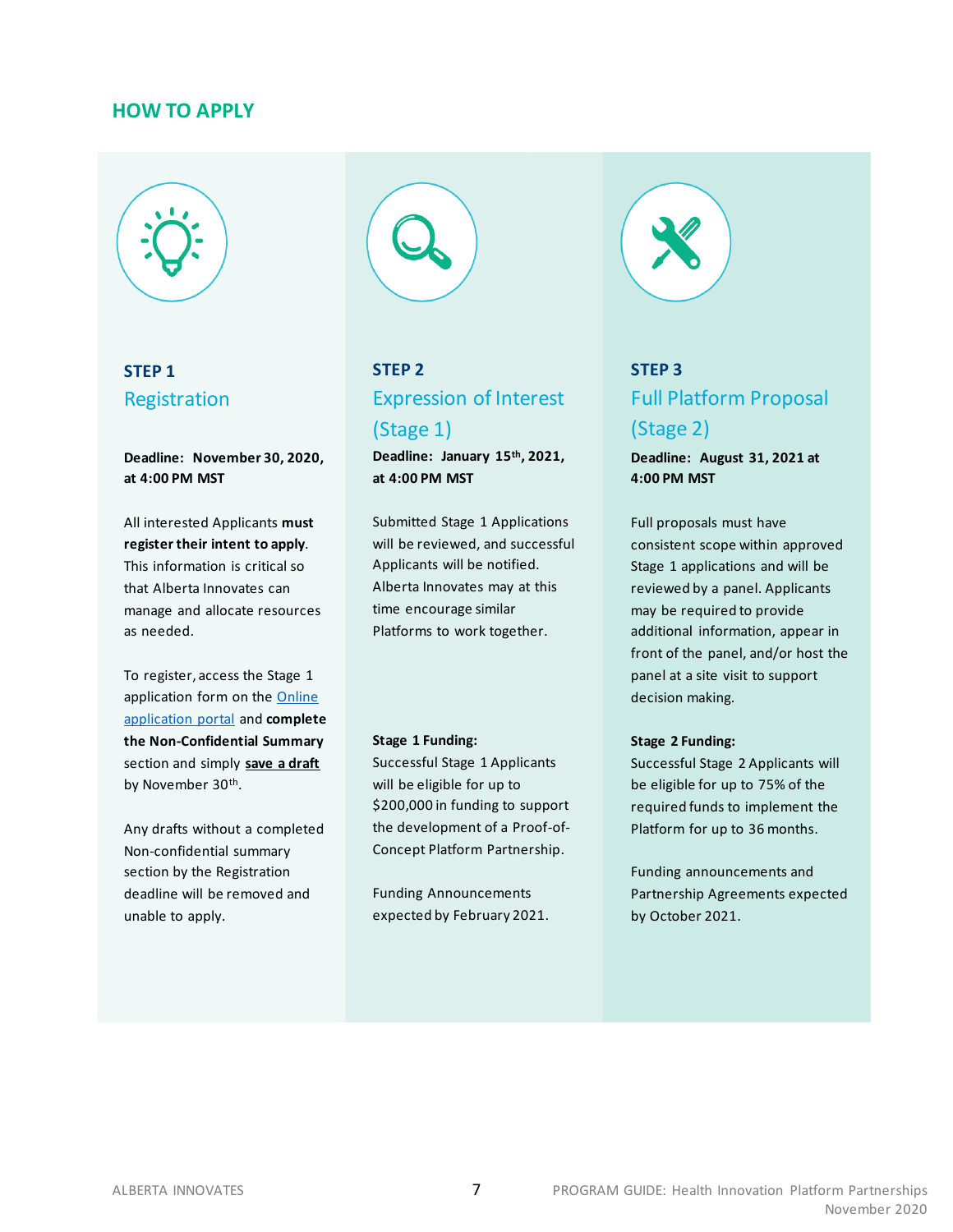## **EVALUATION PROCESS**

During the different phases of the program, Alberta Innovates leverages internal staff, and external expert reviewers to evaluate applications submitted. Alberta Innovates evaluates promising projects based on criteria related to relevance to the programand associated priority areas, client demand and market need being addressed, ecosystem leveraging and integration, viability of the operating plan and management, and potential impacts and return on investment to Alberta. Detailed evaluation criteria are outlined in the online Application form.

Alberta Innovates retains the sole right to determine the evaluation process and does not disclose the names of its external reviewers to ensure their objectivity and impartiality. All external parties are subject to both confidentiality and conflict of interest policies set by Alberta Innovates.

*The assessment criteria for the Program and all investment decisions are at the sole discretion of Alberta Innovates.*

## **TERMS AND CONDITIONS**

This Program Guide is intended as a high-level overview of the Program. It provides interested applicants with a roadmap of what to expect over the lifecycle of a Project, from the announcement of the Program, through the Application stage, during the Project and post-completion. Should you have any questions about this guide or what is expected, please contact Alberta Innovates. Please be aware Alberta Innovates may modify this guide from time to time in keeping with any changes to the program.

Alberta Innovates will only correspond in writing and provide copies of the Application to the persons named in the application form as the one authorized to speak for the Applicant.

Once we have evaluated and approved an Application for funding, Alberta Innovates will require the Applicant to sign our standard form Investment Agreement which can be found on our website. The Investment Agreement sets out in detail the roles, responsibilities and obligations of the various Parties to ensure a successful Project. Alberta Innovates will not provide any funding until the Investment Agreement has been signed by all Parties.

Alberta Innovates will only fund Applicants who have satisfied all eligibility criteria. Meeting the eligibility criteria does not guarantee access to funding, and all funding decisions will be made by Alberta Innovates at its sole discretion.

## **EQUITY, DIVERSITY AND INCLUSION (EDI)**

Alberta Innovates believes the Research and Innovation ecosystem is stronger and more sustainable when it is broadly reflective of the overall diversity of our community and therefore embraces the principles of Equity, Diversity and Inclusivity.